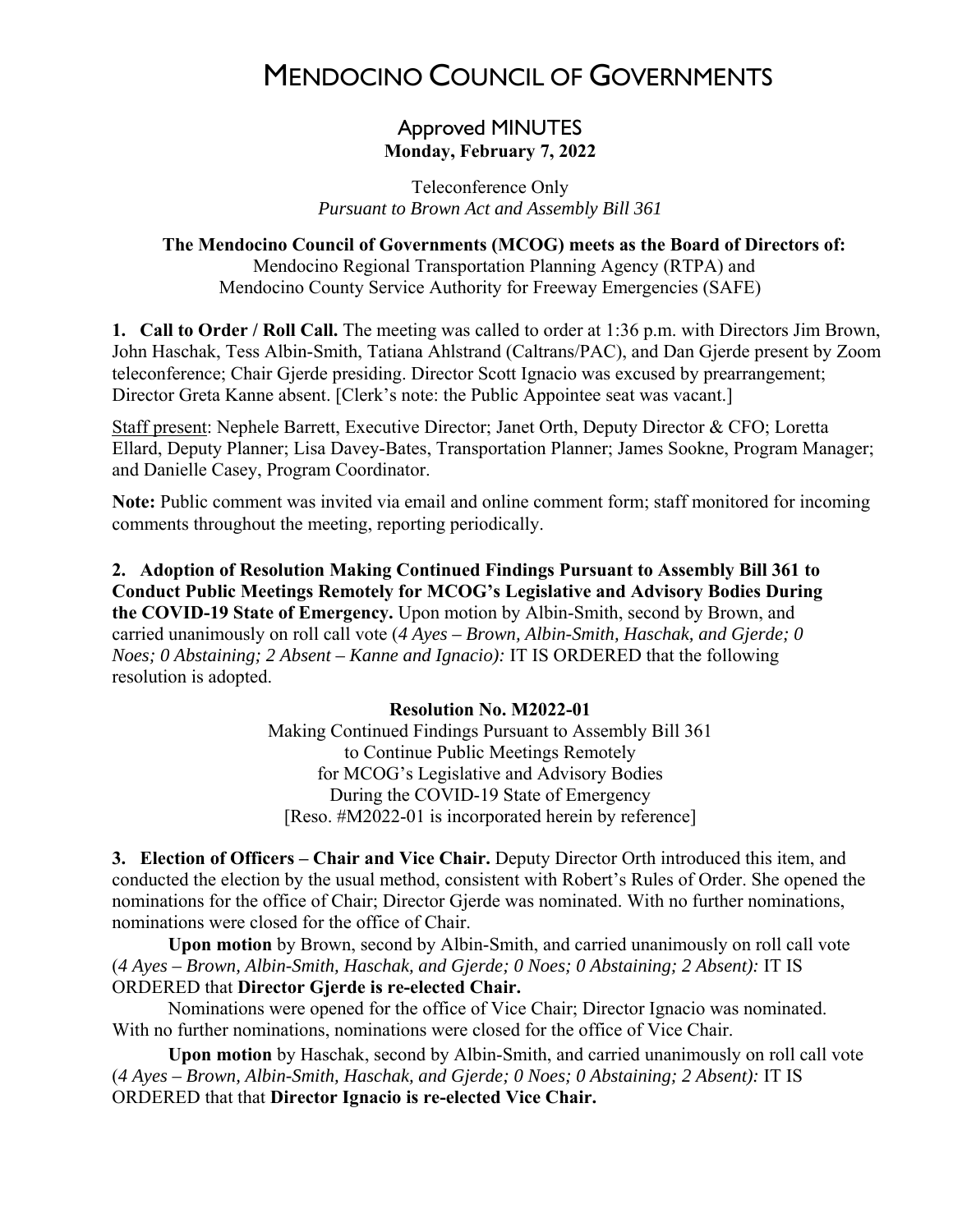# **4. Convene as RTPA**

## **5. Recess as RTPA – Reconvene as Policy Advisory Committee**

**6 - 7. Consent Calendar.** Upon motion by Haschak, second by Brown, and carried unanimously on roll call vote (*5 Ayes – Brown, Albin-Smith, Haschak, Ahlstrand/PAC, and Gjerde; 0 Noes; 0 Abstaining; 2 Absent):* IT IS ORDERED that consent items are approved.

## **6. Approval of December 6, 2021 Minutes** - *as written*

# **7. Appointments to Social Services Transportation Advisory Council (SSTAC)**

- *Jacob King, Mendocino Transit Authority, for "Representative of local Consolidated Transportation Services Agency" – reappointed through April 2025*
- *Christine Sookne, Redwood Coast Regional Center, for "Local social service provider for persons of limited means" – appointed through April 2023*

## **8. Public Expression.** None.

**9. Technical Advisory Committee (TAC) Recommendations of November 17, 2021** *– continued from December 6, 2021***: Public Hearing: Consideration and Finding of Negative Declaration of Environmental Impact, followed by Possible Adoption of Resolution Approving the 2022 Mendocino County Regional Transportation Plan (RTP) & Active Transportation Plan (ATP).** Executive Director Barrett announced this was a previously noticed and continued hearing.

The TAC had recommended approval of the draft RTP & ATP and Negative Declaration at their November meeting. Deputy Planner Ellard summarized changes made to the document according to board direction at the December Council meeting (refer to written staff report). The revised Proposed Final plan was posted on MCOG's website. The time extension allowed staff to consider how best to address public comments received. Additions were made as requested by Chair Gjerde following a meeting with legislators on the federal infrastructure bill, to ensure that future electric vehicle charging projects would qualify for new federal funds. Staff also reported an error in the Willits map, which would be corrected and posted in the appendix.

The Chair invited public comments. Mr. Dave Shpak thanked the board and staff for including his comments as best as could be done given constraints of the document, and expressed appreciation for several people involved in certain projects, and for the work that went into developing the plan. The hearing was closed at 1:52 p.m.

In board discussion, Director Gjerde thanked staff for making the last-minute revisions to strengthen positioning for electric transportation investments. Director Haschak agreed the changes presented today reflected board discussion and make a better document.

**Upon motion** by Haschak, second by Brown, and carried unanimously on roll call vote *(5 Ayes – Brown, Albin-Smith, Haschak, Ahlstrand/PAC, and Gjerde; 0 Noes; 0 Abstaining; 2 Absent)*: IT IS ORDERED that MCOG finds there is no substantial evidence that adoption of the 2022 Regional Transportation Plan and Active Transportation Plan will have a significant effect on the environment and the CEQA Document **–** Initial Study/Negative Declaration is approved.

**Upon motion** by Haschak, second by Brown, and carried unanimously on roll call vote *(5 Ayes – Brown, Albin-Smith, Haschak, Ahlstrand/PAC, and Gjerde; 0 Noes; 0 Abstaining; 2 Absent)*: IT IS ORDERED that the following resolution is adopted.

## **Resolution No. M2022-02**

Adopting the 2022 Mendocino County Regional Transportation Plan and Active Transportation Plan (Reso. #M2022-02 is incorporated herein by reference)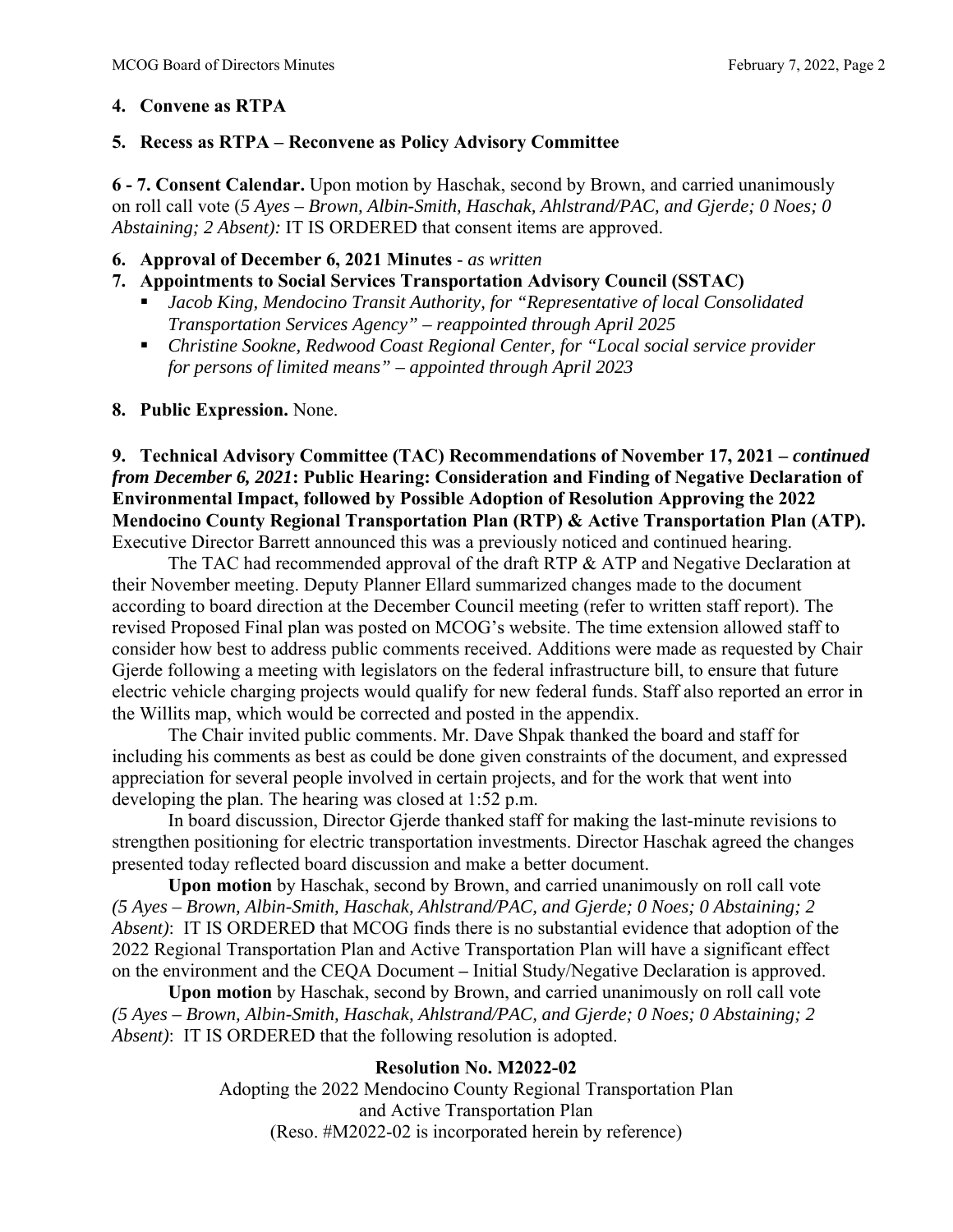## **10. Public Hearing: Unmet Transit Needs for Fiscal Year 2021/22 – Including Social Services Transportation Advisory Council (SSTAC) Recommendations of January 12, 2022.**

Deputy Director Orth reported proof of publication of the legal notice from Ukiah Daily Journal, published on January 7, included in the agenda packet. Additional outreach included three other local newspapers, MCOG's website and email to two lists of subscribers and interested parties.

**Upon motion** by Haschak, second by Brown, and carried unanimously on roll call vote *(5 Ayes – Brown, Albin-Smith, Haschak, Ahlstrand/PAC, and Gjerde; 0 Noes; 0 Abstaining; 2 Absent):*  IT IS ORDERED that this public hearing on 2022/23 Unmet Transit Needs was properly noticed.

The Chair opened the public hearing at 1:58 p.m. Ms. Orth gave a summary of the annual process starting with the January 12 SSTAC unmet transit needs workshop and submitted as testimony a list of 17 identified needs, including five from the group and 12 from Mendocino Transit Authority (MTA) public outreach throughout the past year. Additionally, staff submitted a letter received from Westport Municipal Advisory Council requesting consideration of "restoring some level of public transit between Fort Bragg and Westport."

The Chair invited public comment. Dave Shpak of Gualala, noting the Gualala Downtown Streetscape project would include public transit stops downtown along the state highway route, submitted that rather than locating a bus stop directly in the corridor where shelter, convenience and visibility are lacking, those stops should be located off-highway with access to amenities such as shopping and services, as the safest and best option.

With no further testimony received, Chair Gjerde asked about the expected timeline for MTA's analysis; it would be received in late March and move through committees, ending with board action in June. Ms. Orth then reviewed staff's recommended action.

The public hearing was closed at 2:03 p.m.

Director Brown moved the staff recommendation, seconded by Haschak. **Discussion on the motion:** clarification of what is included on the list. **The motion carried** unanimously on roll call vote *(5 Ayes – Brown, Albin-Smith, Haschak, Ahlstrand/PAC, and Gjerde; 0 Noes; 0 Abstaining; 2 Absent):* IT IS ORDERED that MCOG receives as testimony all needs submitted by the Social Services Transportation Advisory Council (SSTAC), Mendocino Transit Authority (MTA), written testimony, and verbal testimony heard in the public hearing; the testimony heard includes Unmet Transit Needs that appear to qualify under MCOG's adopted definitions, and those needs are directed to Mendocino Transit Authority for analysis and for further review and recommendations by the Transit Productivity Committee and Social Services Transportation Advisory Council.

Staff further reported an additional SSTAC recommendation to develop a Ukiah area transit center or hub. MTA Executive Director Jacob King briefly discussed initial plans with Caltrans of interregional routes to include Ukiah as one of the hubs where various multimodal transportation services could meet.

# **11. Technical Advisory Committee (TAC) Recommendations of January 19, 2022: Approval of Resolution Adopting First Amendment to 2022 Regional Transportation**

**Improvement Program (RTIP).** Program Manager Sookne reported status of the RTIP. City of Fort Bragg requested that the implementing agency be changed from the City to Caltrans for its South Main Street Bicycle & Pedestrian Access Project. Caltrans has an overlapping project and this would result in efficiency, cost savings and less disruption of the corridor during construction. Additionally, Caltrans requested construction funds to be reprogrammed from FY 2022/23 to 2023/24. The TAC recommended these amendments.

**Upon motion** by Haschak, second by Ahlstrand, and carried unanimously on roll call vote *(5 Ayes – Brown, Albin-Smith, Haschak, Ahlstrand/PAC, and Gjerde; 0 Noes; 0 Abstaining; 2 Absent)*: IT IS ORDERED that the following resolution is adopted.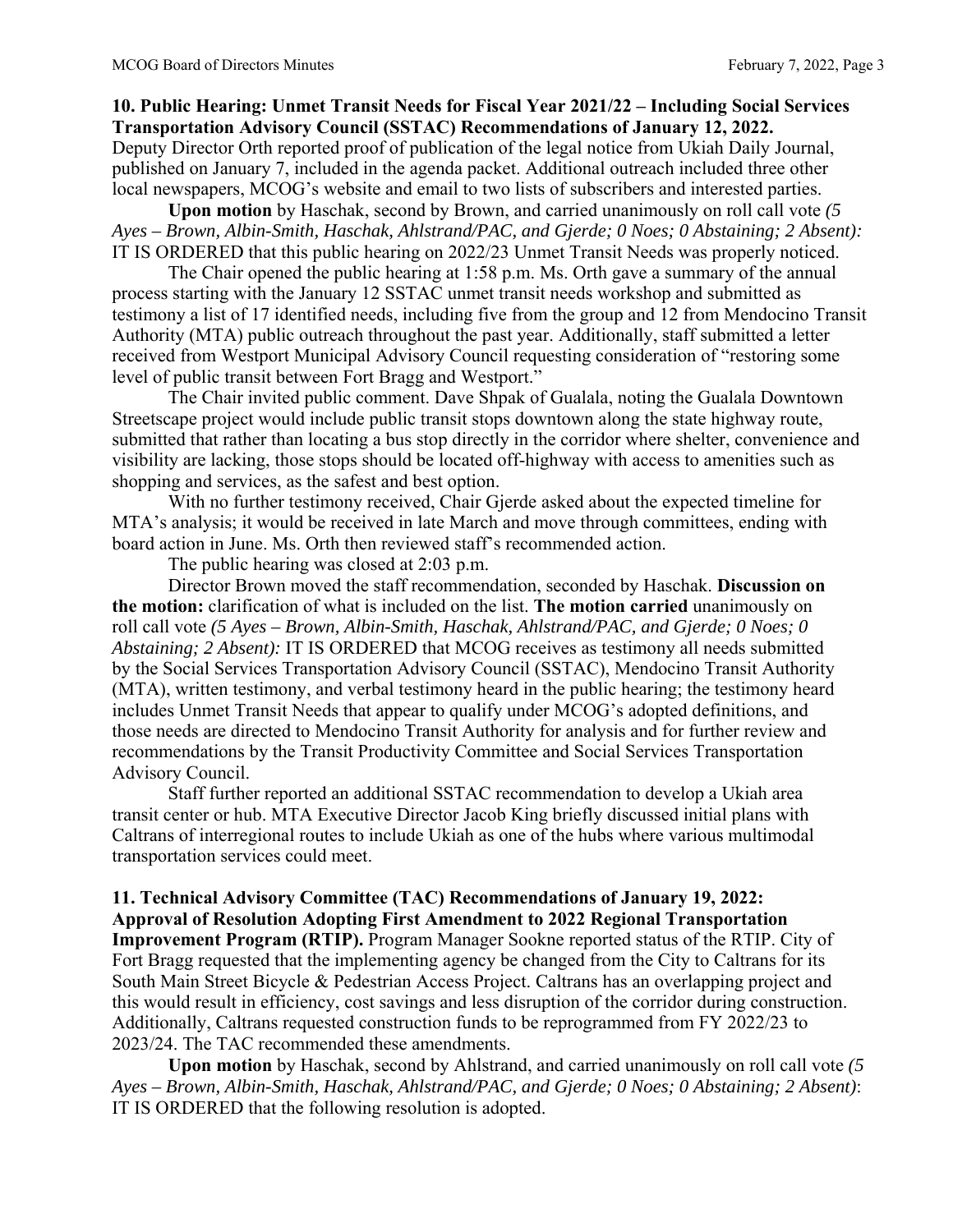# **Resolution No. M2022-03**

Adopting the First Amendment to the 2022 Regional Transportation Improvement Program (RTIP) [Reso. #M2022-03 is incorporated herein by reference]

[#12 and #14 were taken out of agenda order pending availability of the presenter.]

#### **13. Annual Appointments to Standing Committees**

- a. Executive Committee. According to MCOG bylaws, the Chair and Vice Chair are members of this committee with addition of a third member reflecting a county-city balance. Director **Albin-Smith** agreed to continue as the third member of the Executive Committee.
- b. Transit Productivity Committee. According to the bylaws, appointments are made by the Chair. Chair Gjerde again appointed **himself and Director Brown.**
- c. California Association of Councils of Governments (CALCOG). Director **Albin-Smith**  agreed to continue as the delegate, with Director **Haschak** continuing as alternate.

**Upon motion** by Brown, second by Haschak, and carried unanimously on roll call vote (*5 Ayes – Brown, Albin-Smith, Haschak, Ahlstrand/PAC, and Gjerde; 0 Noes; 0 Abstaining; 2 Absent):*  IT IS ORDERED that the Council approves the above slate of committee appointments.

#### **15. Reports - Information**

- a. Caltrans District 1 Projects Update and Information. Director Ahlstrand reported delay of a community meeting on the Hopland ADA project due to some staffing turnover; the meeting will be rescheduled. The Clean California grant opportunity has closed, and she hoped to have an announcement of awards by March 1. It was also noted that Caltrans will move forward with two Caltrans-implemented projects in Mendocino County, first in Boonville and the second year in downtown Covelo.
- b. Mendocino Transit Authority. There was no news to report.
- c. North Coast Railroad Authority. Director Haschak reported a meeting on January 24 including closed session items. The final meeting as NCRA is approaching, before converting to the Great Redwood Trail Authority. Board membership will be the same as for NCRA.
- d. MCOG Staff Summary of Meetings. Ms. Barrett referred to the written report.
- e. MCOG Administration Staff
	- i. *Status of Covelo SR 162 Corridor Multi-Purpose Trail Project.* Ms. Barrett noted there had been concerns with meeting a critical deadline but was now happy to report that the right-of-way certification was completed and construction funding allocated by the CTC. Director Haschak thanked staff for attending the Round Valley Municipal Advisory Council meeting and for keeping the public informed, as they are enthused about the project. Ms. Barrett appreciated the community for their support and noted plans for some public art on the trail.
	- ii. *50th Anniversary of MCOG 2022 Recognition/Celebration.* Administration staff offered a few ideas to recognize the occasion and educate the community about MCOG's role.
	- iii. *Miscellaneous.* Ms. Orth made a brief financial report, noting the Fiscal Year 2020/21 audit is underway, 2021/22 sales tax revenues are coming in 7.5 percent above the budget estimate for the year to date, and 2022/23 budget development will begin in February with the Executive Committee meeting.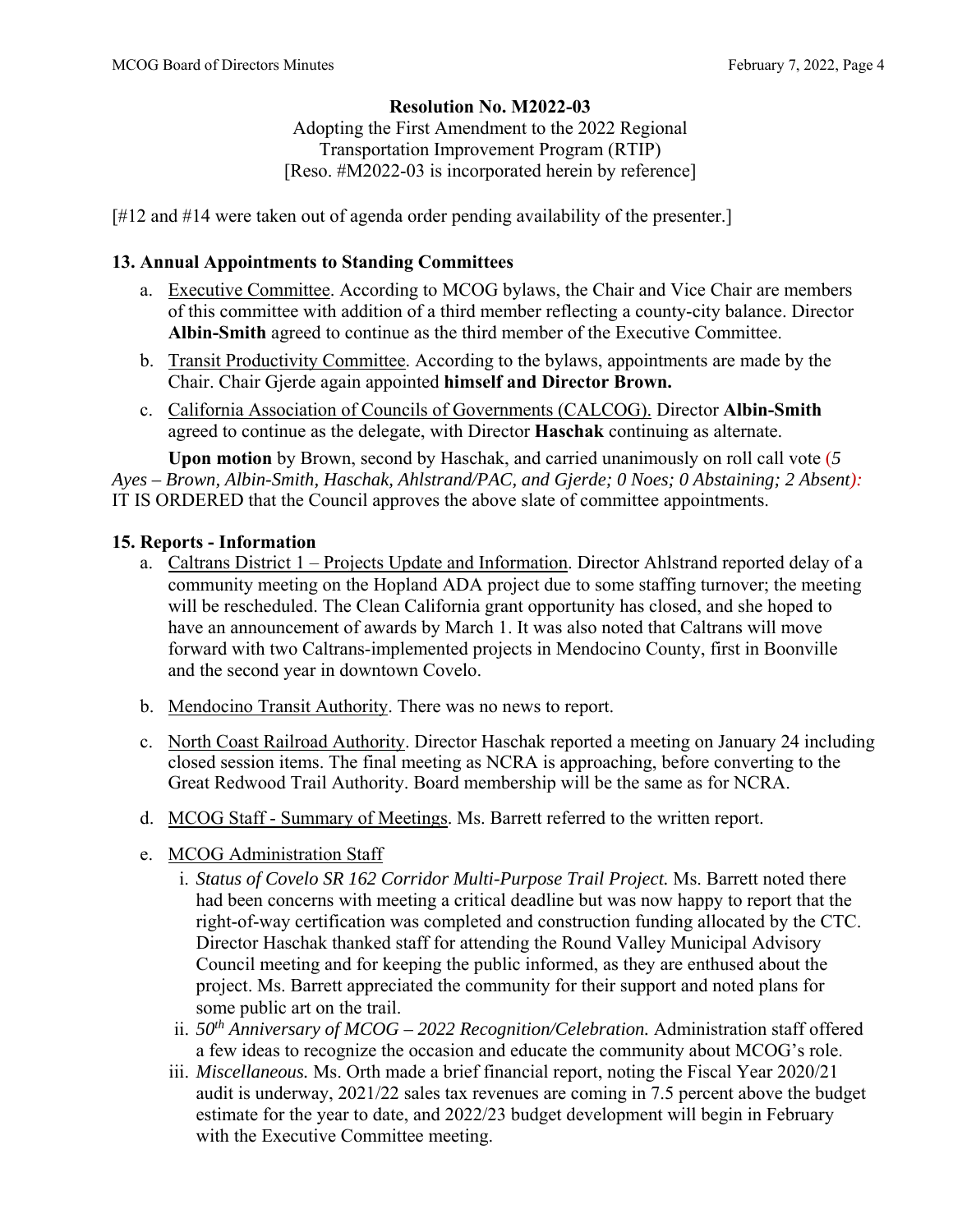Ms. Barrett expressed gratitude to all of the staff who worked on the Regional Transportation Plan, which is one of MCOG's largest in-house projects and guides planning for the next four years.

iv. *Next Meeting Date.* Monday, March 7, 2022.

**12. Regional Energy Network Ad Hoc Committee Recommendations of January 21, 2022.** Ms. Barrett briefly summarized her written report of recent activity, then introduced Stephen Kullmann, Director of Demand Side Management, Redwood Coast Energy Authority (RCEA).

a. Presentation by Redwood Coast Energy Authority – *Information.* Mr. Kullman gave a slide presentation on Becoming a Rural Regional Energy Network (REN), covering background on the several entities working to form the RuralREN, advantages of a REN, a map of participating rural organizations in California, and a five-year \$96 million budget of six partners and seven programs to be administered by RCEA. MCOG and the Lake Area Planning Council, as late comers, would be able to participate as subcontractors initially, with the intent to join as full partners when feasible. He overviewed REN programs and next steps, with the final business plan filing due March 4, 2022, to begin operations in January 2023 on approval of the California Public Utilities Commission. Questions and brief discussion followed. Ms. Barrett reported letters of support received from MCOG member agencies to date; Director Brown reported a letter on its way from City of Ukiah.

The Chair invited public comment. Eileen Mitro of Ukiah expressed support for joining a REN and asked whether letters of support from community organizations would be of interest. Staff noted order of priority, and Mr. Kullmann affirmed that more letters would be welcome. Ms. Mitro asked about incentives and technical support for energy efficiency and installing electric vehicle (EV) charging stations. Mr. Kullman explained that in California energy and transportation programs are managed through separate agencies, although that is beginning to change due to overlapping conditions. This could be applicable where the REN might provide support to research and apply for funding, but not otherwise be involved with EV infrastucture through the REN. Director Gjerde reported a current state grant opportunity for EV chargers and suggested collaboration with RCEA in a multi-county proposal.

b. Approval of Memorandum of Understanding to Participate in RuralREN Program – *Action*. **Upon motion** by Brown, second by Haschak, and carried unanimously on roll call vote (*5 Ayes – Brown, Albin-Smith, Haschak, Ahlstrand/PAC, and Gjerde; 0 Noes; 0 Abstaining; 2 Absent):*  IT IS ORDERED that, as recommended by the climate ad hoc committee, the Memorandum of Understanding between Mendocino Council of Governments, Lake Area Planning Council, and Redwood Coast Energy Authority to Provide Regional Energy Network Programs is approved and the Executive Director is authorized to sign the MOU.

The Chair resumed the Reports agenda.

- f. MCOG Planning Staff
	- i. *Feasibility Study Mobility Solutions for Rural Communities of Inland Mendocino County.* Ms. Ellard hoped to have more to report at the next meeting on this grant-funded project. ii. *Miscellaneous.* None.
- g. MCOG Directors. Director Gjerde appreciated that MCOG continues to take on new priorities. There were no further reports.
- h. California Association of Councils of Governments (CALCOG) Delegates. No report.